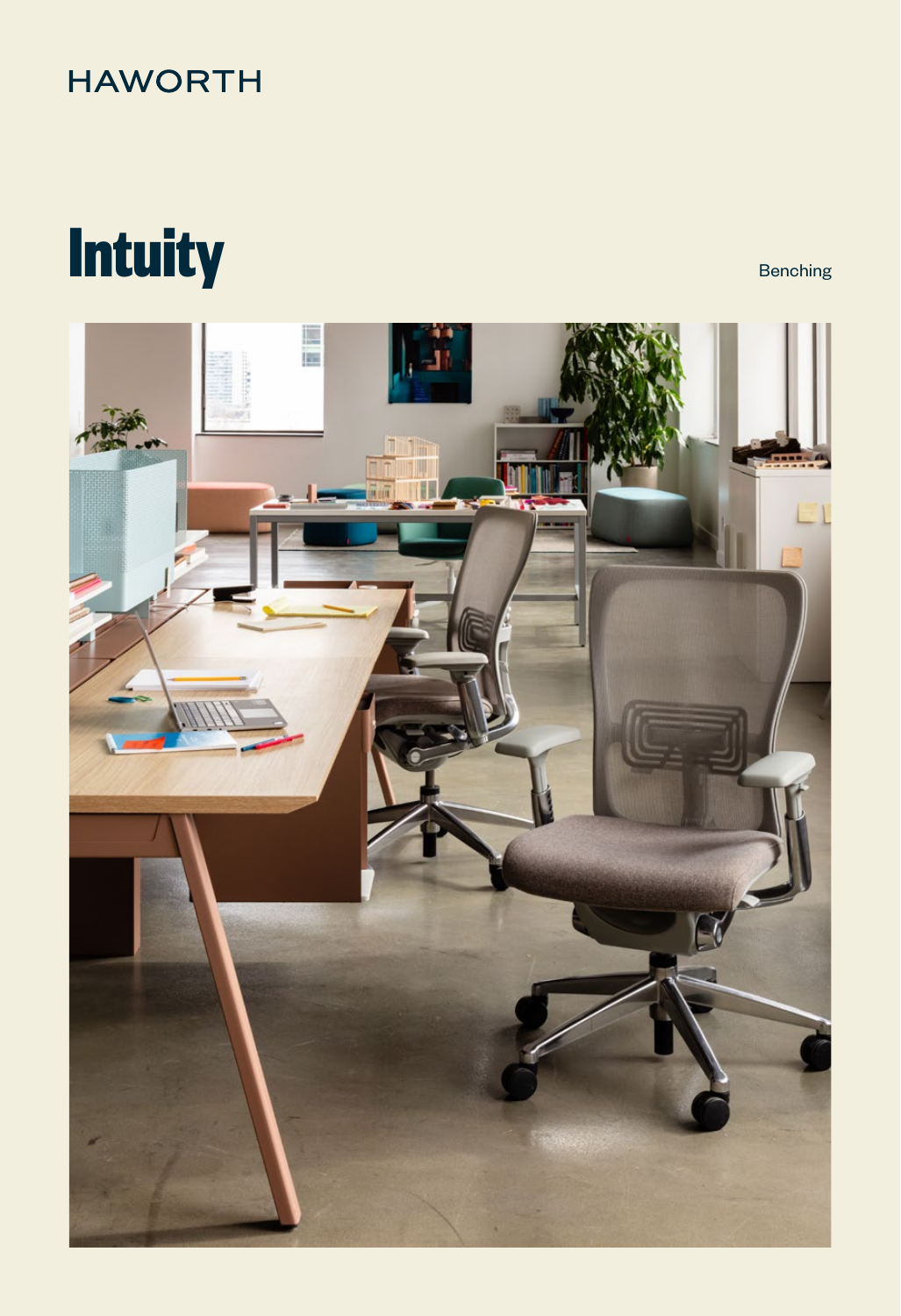Many organizations are faced with the task of optimizing the workplace footprint without overcrowding. At the same time, there is a drive to embed collaboration and creativity throughout, while still offering space for individual work.

Intuity<sup>®</sup> benching makes it easy to design an engaging, collaborative environment that supports a variety of workstyles. The simple kit-of-parts design and add-ons make changes quick and simple, while providing opportunities to maximize space—now and in the future.

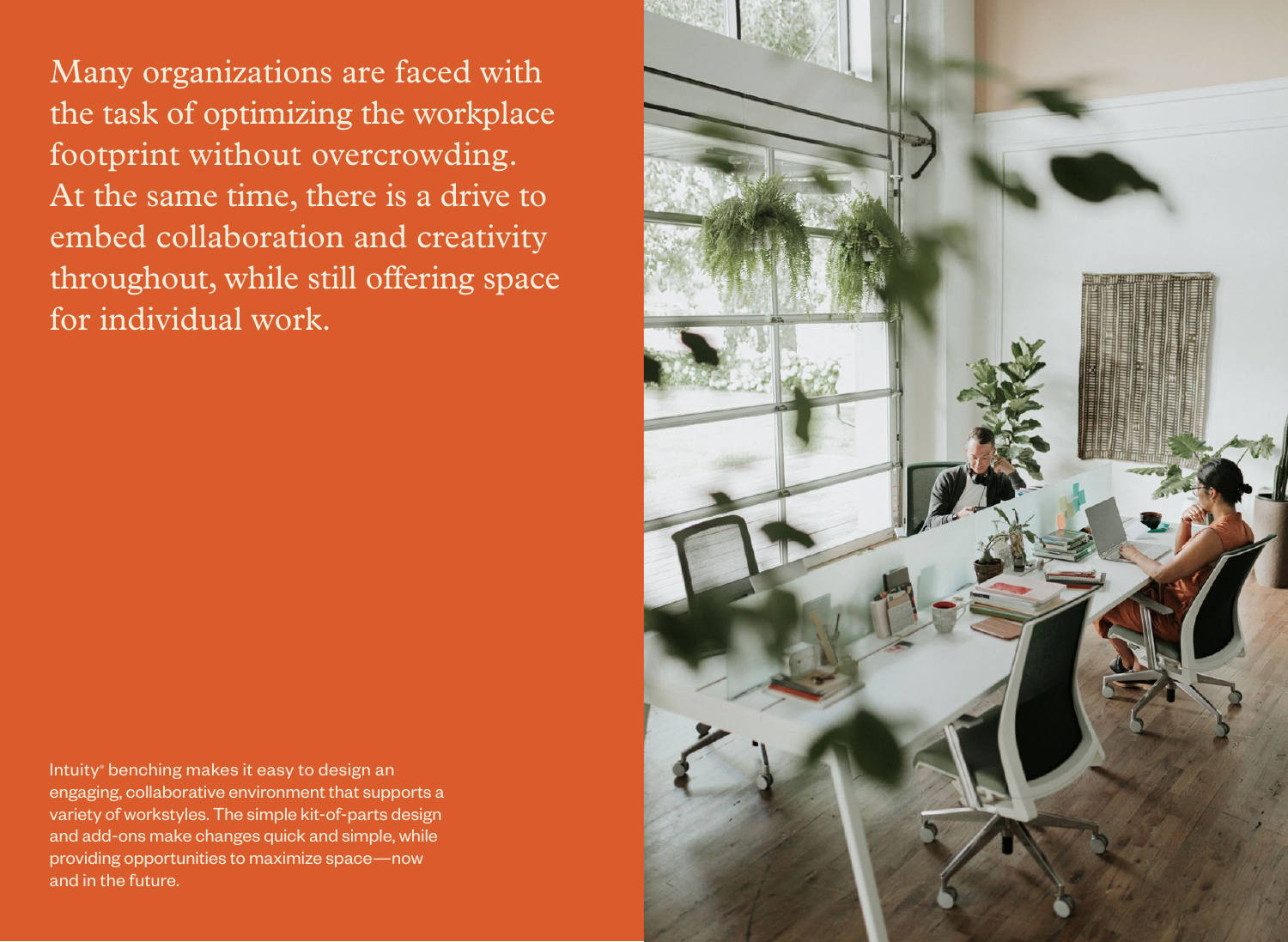

#### Environments for Creativity and Innovation

Intuity is a simple solution to the complex challenge of maintaining a balance between collaboration and individual work. It provides options to meet the unique needs of each person and team. With Intuity, it's easy to design dynamic environments that encourage performance.



#### Space-Saving Efficiency

Easy to specify and install, Intuity is a modular kit of parts designed to support the diverse ways people work, especially in smaller footprints. Durable, multi-use, agile pieces adapt to change while improving efficiency. Add-on kits allow a variety of workspace options and enable expansion for future growth.

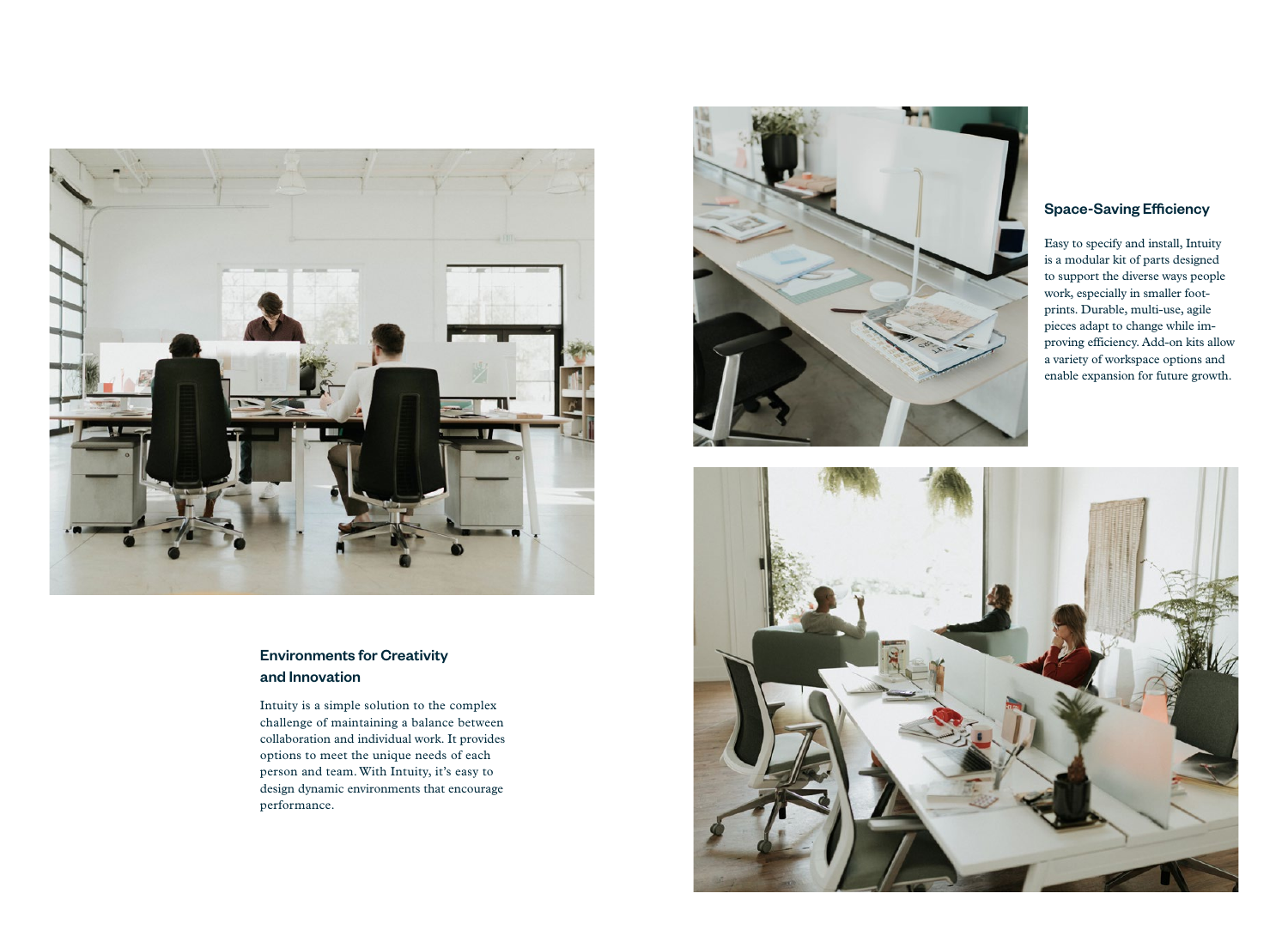



#### Design Choices

For design freedom, Intuity offers a rich array of surface materials, colors, and finishes to reflect an organization's culture, brand, and personality. As part of the Haworth Integrated Palette™, Intuity works aesthetically and physically with a comprehensive range of Haworth solutions for a complete, coordinated package of features and function.

Statement of line may vary by global region.